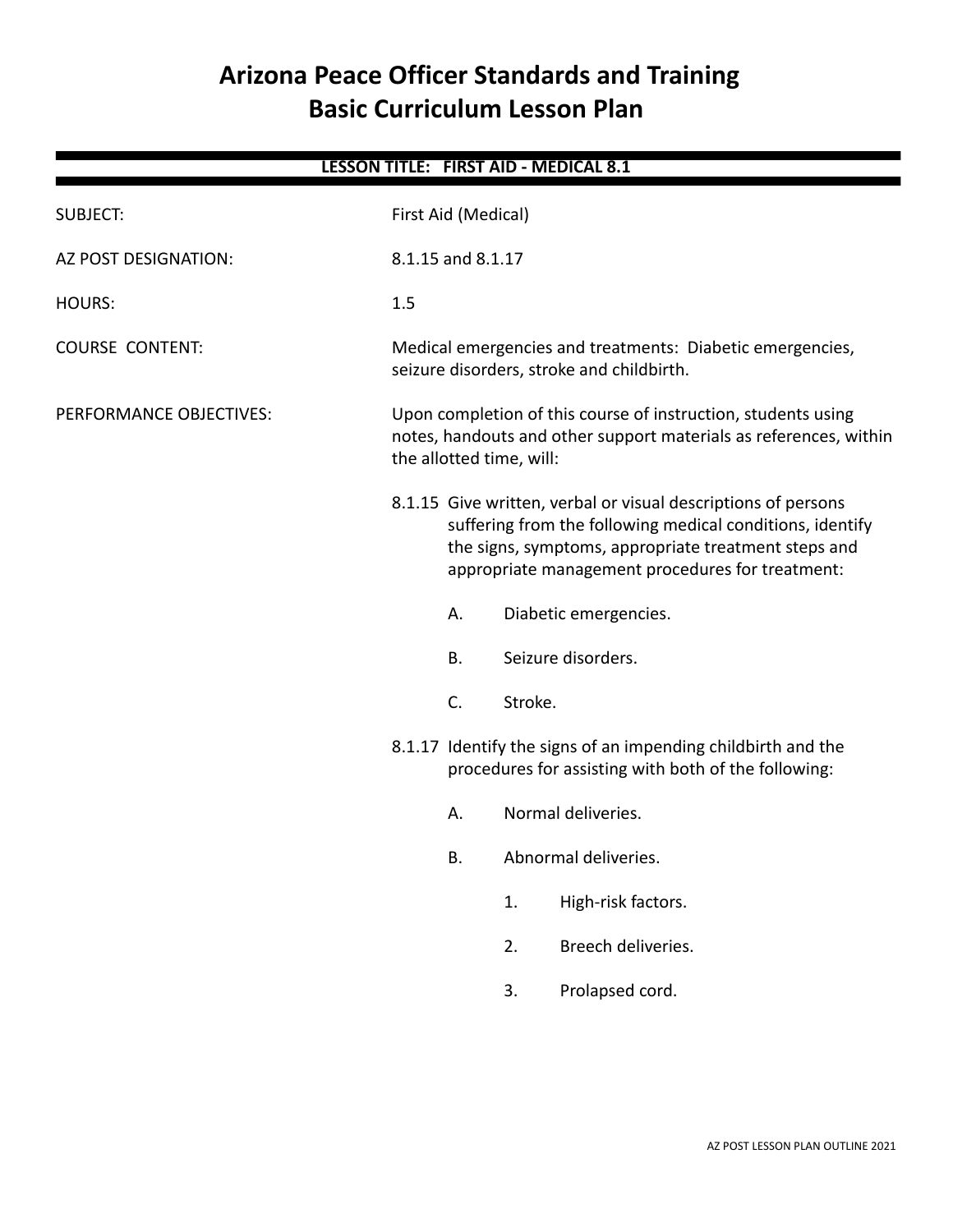| <b>LESSON TITLE: FIRST AID</b>                                                                                                                                     |                                                                                                                                                                 |                                                                                                                                                       |  |  |
|--------------------------------------------------------------------------------------------------------------------------------------------------------------------|-----------------------------------------------------------------------------------------------------------------------------------------------------------------|-------------------------------------------------------------------------------------------------------------------------------------------------------|--|--|
| <b>MEDICAL</b>                                                                                                                                                     |                                                                                                                                                                 | PAGE: 2                                                                                                                                               |  |  |
| DATE FIRST PREPARED:                                                                                                                                               | January 1998                                                                                                                                                    |                                                                                                                                                       |  |  |
| <b>PREPARED BY:</b>                                                                                                                                                | Barbara Blackmer                                                                                                                                                |                                                                                                                                                       |  |  |
| <b>REVIEWED - REVISED:</b><br><b>REVIEWED - REVISED:</b>                                                                                                           | David Kleinman<br>Sgt. Bill Wright -                                                                                                                            | DATE: December 1998                                                                                                                                   |  |  |
| <b>REVIEWED - REVISED:</b><br><b>REVIEWED - REVISED:</b><br><b>REVIEWED - REVISED:</b><br><b>REVIEWED - REVISED:</b><br>AZ POST - APPROVAL:<br>AZ POST - APPROVAL: | <b>ALEA Course Revision 2001</b><br><b>SME Committee</b><br>Officer Tim Taylor, SME Chairman<br>First Aid SME Group<br>AZPOST (DocX)<br>Don Yennie<br>Lori Wait | DATE: January 2001<br>DATE: October 2003<br>DATE: February 2004<br>DATE: November 2017<br>DATE: March 2022<br>DATE: November 2017<br>DATE: March 2022 |  |  |
| <b>INSTRUCTOR REFERENCES:</b>                                                                                                                                      |                                                                                                                                                                 |                                                                                                                                                       |  |  |
| <b>CLASS LEVEL:</b>                                                                                                                                                | Student                                                                                                                                                         |                                                                                                                                                       |  |  |
| <b>TRAINING AIDS:</b>                                                                                                                                              |                                                                                                                                                                 |                                                                                                                                                       |  |  |
| <b>INSTRUCTIONAL STRATEGY:</b>                                                                                                                                     | Lecture and class discussion.                                                                                                                                   |                                                                                                                                                       |  |  |
| <b>SUCCESS CRITERIA:</b>                                                                                                                                           | 70% or higher on a written, multiple-choice examination.                                                                                                        |                                                                                                                                                       |  |  |
| <b>COMPUTER FILE NAME:</b>                                                                                                                                         | Medical                                                                                                                                                         |                                                                                                                                                       |  |  |
| DATE RELEASED TO THE SHARE FILE:                                                                                                                                   | May 27, 2022                                                                                                                                                    |                                                                                                                                                       |  |  |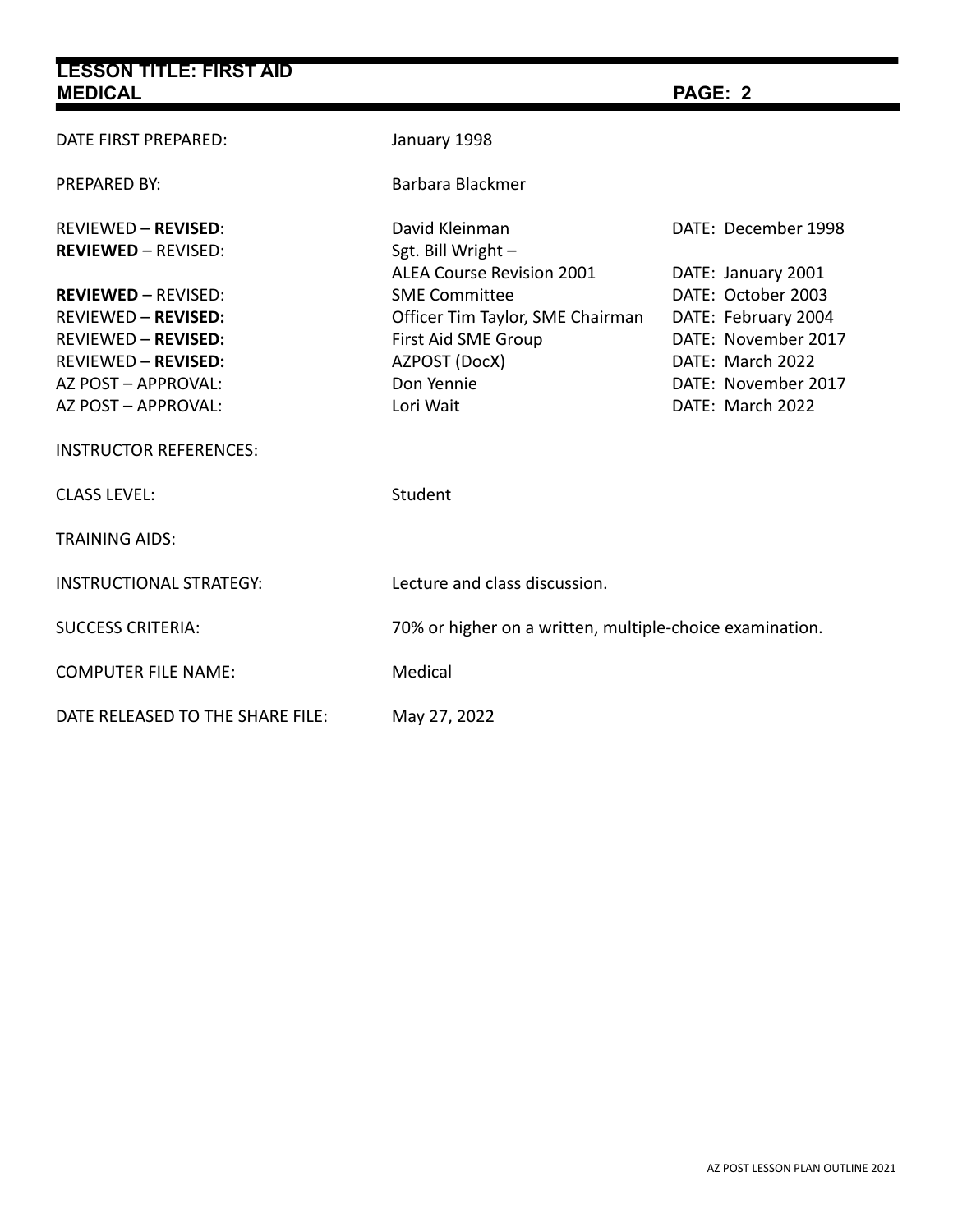# **LESSON TITLE: FIRST AID MEDICAL PAGE: 3**

### **I. INTRODUCTION**

- A. Instructor (self) introduction.
- B. Preview of performance objectives.

### **II. STROKE P. O. 8.1.15D**

- A. Definition.
	- 1. In a stroke, part of the brain has been damaged due to a rupture of an artery or blockage of an artery by a blood clot or atherosclerosis. (A "Heart Attack" in the brain.)
- B. Signs.
	- 1. Headache.
	- 2. Altered states of consciousness.
	- 3. Numbness or paralysis. ( Usually seen on one side of the body.)
	- 4. Convulsions.
	- 5. Difficulty breathing.
	- 6. Unequal pupils.
	- 7. F.A.S.T. Test.
		- a. Facial Droop.
		- b. Arm Drift.
		- c. Speech.
		- d. Time.
- C. Emergency care.
	- 1. Monitor vitals.
	- 2. Be prepared to do CPR.
	- 3. Keep the patient at rest.
	- 4. Protect paralyzed parts.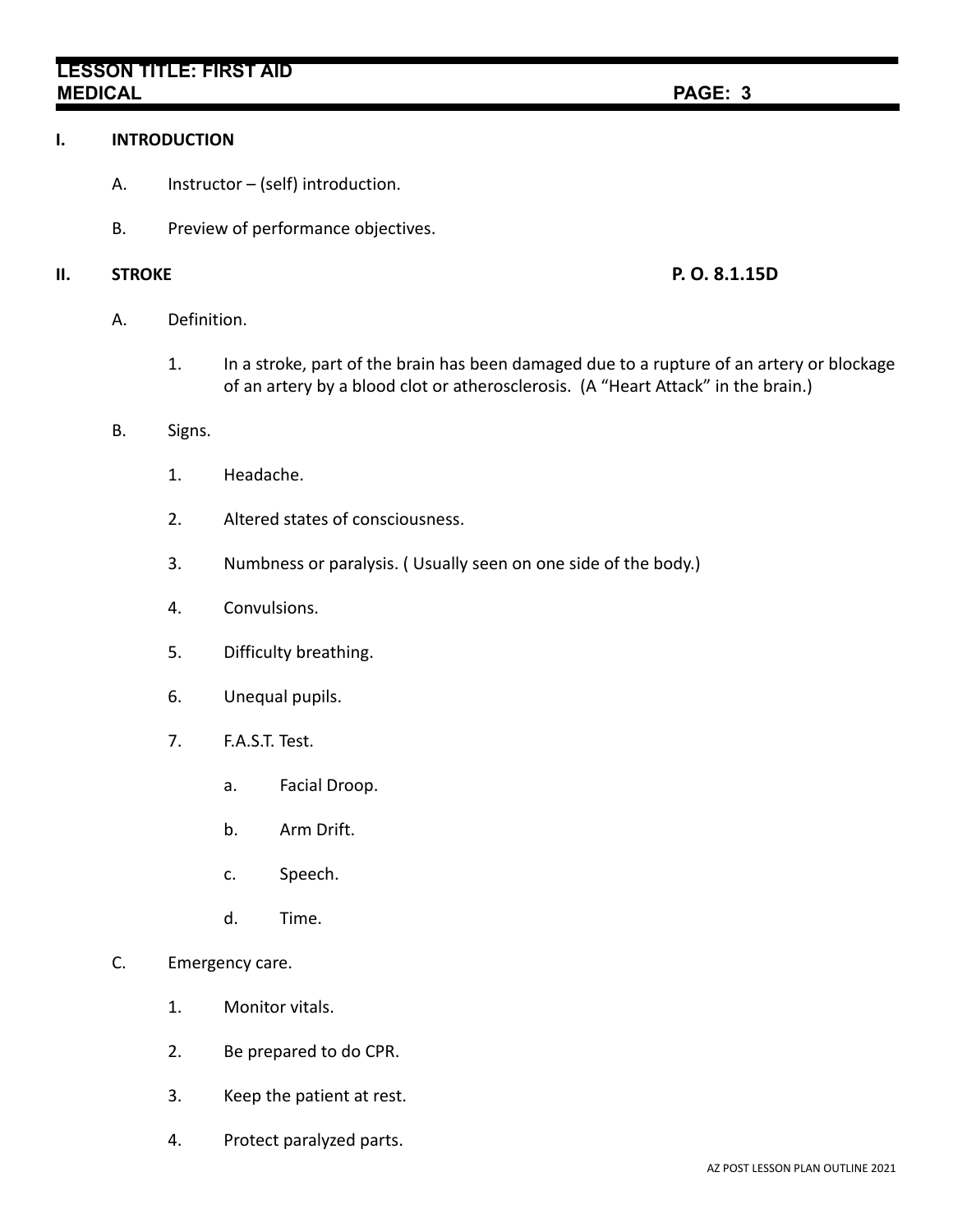- 5. Keep the head slightly elevated, but allow for drainage from the mouth.
- 6. Place the patient in a recovery position if there are fluids in the mouth, but not on the affected side.
- 7. Do not give anything by mouth.
- 8. The patient's mind is usually still clear so be careful what you are saying. Always address the patient and treat him/her respectfully.

### **III. DIABETES P. O. 8.1.15B**

- A. Definition.
	- 1. A condition, in which the body is unable to use sugar normally, caused by either too little or too much insulin.
- B. Diabetic coma/hyperglycemia.
	- 1. Too little insulin, too much sugar.
	- 2. A sweet, fruity odor on the breath. Do not confuse this with the odor of alcoholic beverages.
	- 3. Dehydrated; dry, warm skin. (Increased urination and thirst.)
	- 4. Rapid, weak pulse.
	- 5. Air hunger.
	- 6. Varying degrees of consciousness.
	- 7. Gradual process over a period of days.
- C. Insulin shock/hypoglycemia.
	- 1. Too much insulin, too little sugar.
	- 2. Pale, moist skin.
	- 3. Full, rapid pulse.
	- 4. Normal breathing.
	- 5. Dizziness/headaches.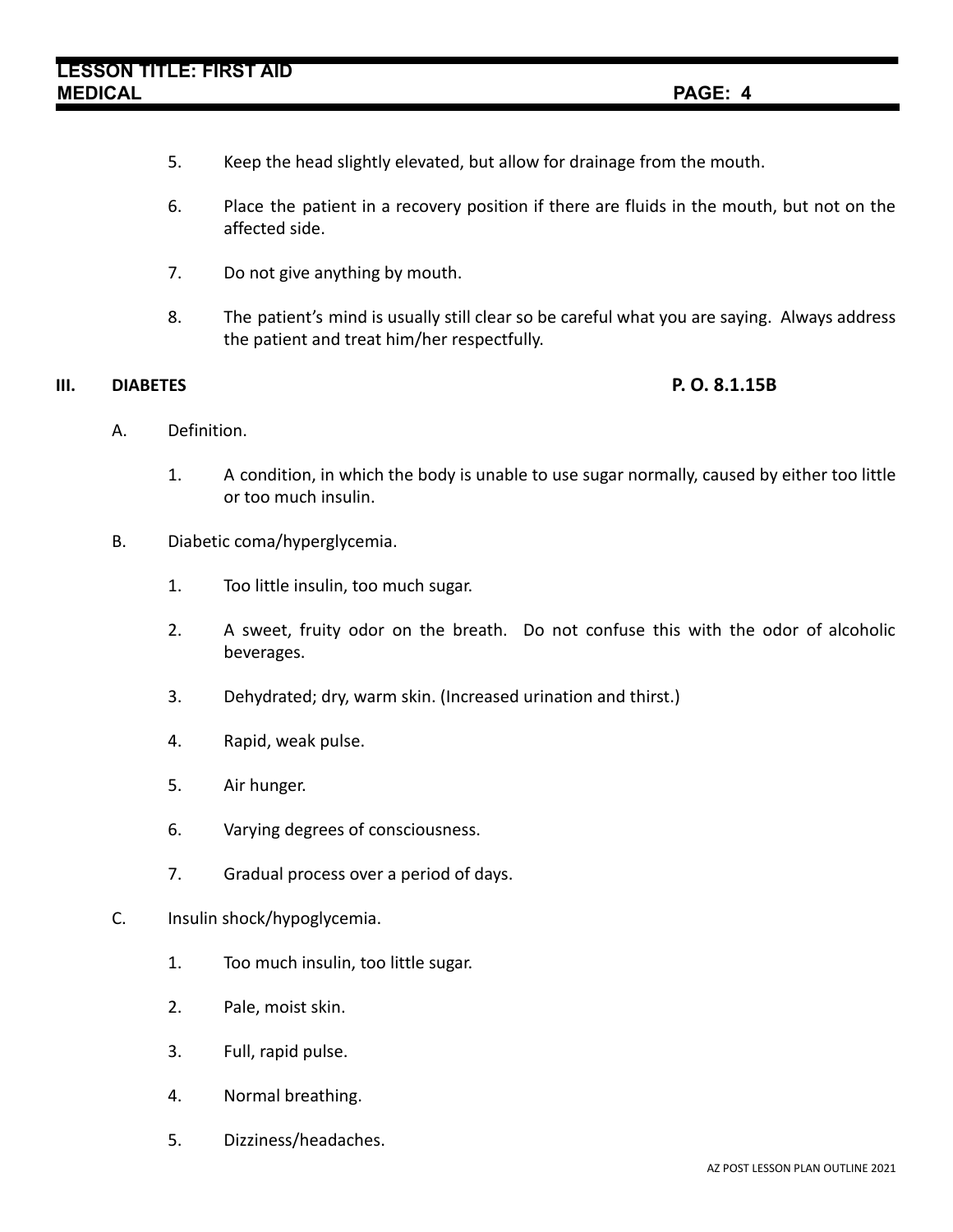- 6. Seizures/coma.
- 7. Rapid onset.
- 8. Can be confused as a very aggressive person.

### D. Emergency care.

- 1. Activate EMS.
- 2. Keep the patient at rest.
- 3. Ask the patient if he/she is a diabetic.
- 4. Assist the patient in obtaining medication or food, unless he/she is unconscious, then do not give fluids or food.
- 5. If the patient is unconscious, monitor his/her vital signs and be prepared to do CPR. (Look for a Medical alert bracelet but remember not all diabetics will wear them.)
- 6. If the patient is conscious, provide a sugary liquid.

### **IV. SEIZURES P. O. 8.1.15C**

### A. Causes:

- 1. Drug or alcohol abuse.
- 2. Brain tumors/brain defects.
- 3. Infection/fever.
- 4. Trauma to the head.
- 5. Stroke.
- 6. Hypoglycemia.
- 7. Lack of oxygen to the brain.
- 8. Epilepsy.
- B. Signs and symptoms:
	- 1. Sudden loss of consciousness or the patient may move to the ground.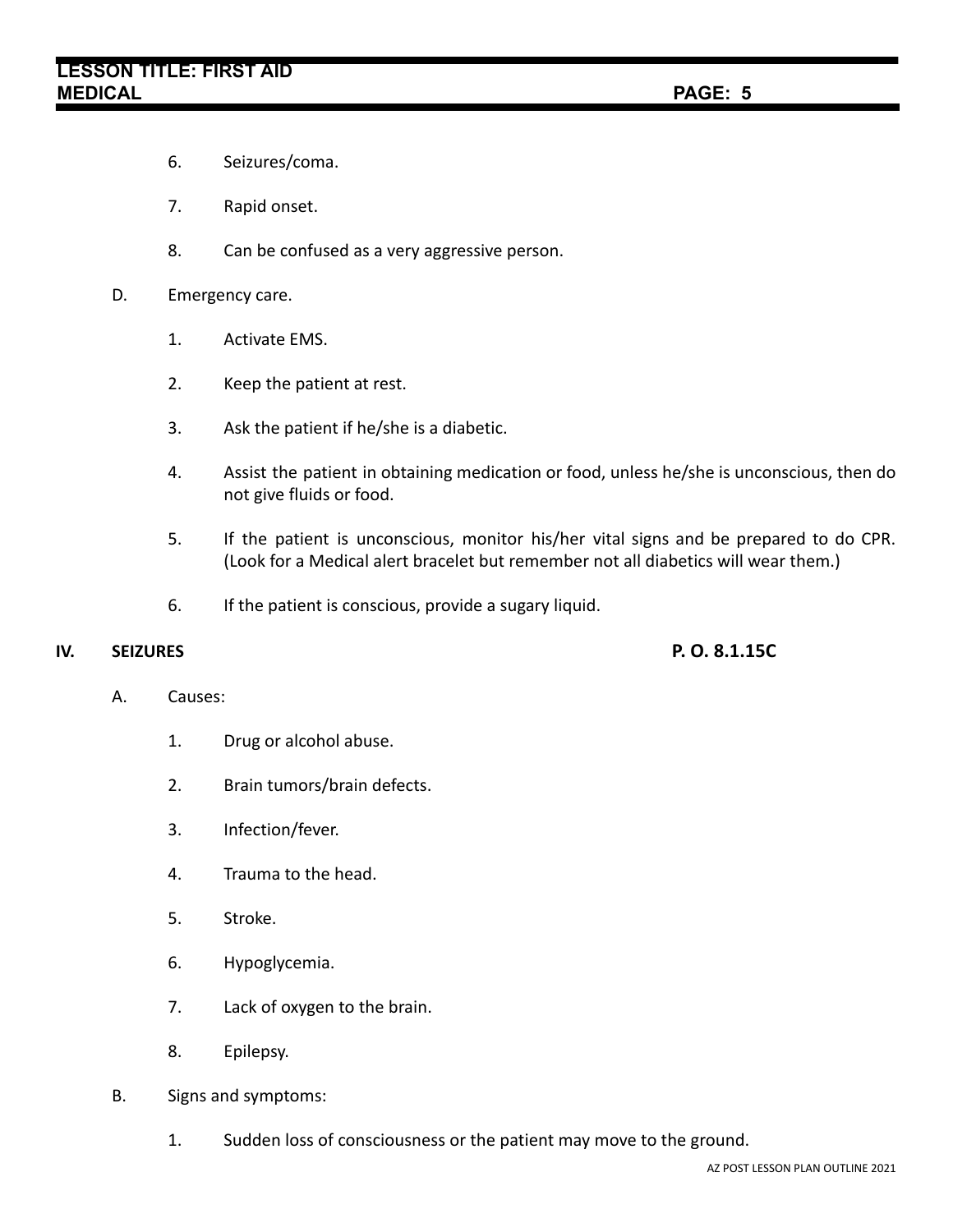- 2. The patient may stop breathing.
- 3. The patient may go into convulsions, jerking all parts of the body and stiffening arms and legs.
- 4. The patient usually awakens very tired and confused.
- 5. The patient is often embarrassed, especially if there has been a loss of bladder control.
- C. Emergency care.
	- 1. Activate EMS.
	- 2. Place the patient on the floor. Try to keep the patient from the view of the general public. Protect his/her dignity.
	- 3. Loosen restrictive clothing. Pad the area behind the patient's head.
	- 4. DO NOT try to restrain the patient; just keep him/ her from striking objects. Move objects that may be around the patient.
	- 5. After a seizure, protect the patient's airway and place the patient in the recovery position, if necessary.
	- 6. Do not force the patient's mouth open or put in a bite block.
	- 7. After the patient awakens, ask him/her if he/she has had seizures before; people with a seizure history know what to do. You may assist him/her in getting food or medication.
	- 8. The patient may refuse medical treatment.
	- 9. One (1) seizure right after another is a life-threatening emergency.
	- 10. Be prepared to do CPR.
- D. Mental exercise:
	- 1. You are behind a vehicle that is weaving and driving very slowly. After you stop the vehicle, you smell a sweet odor (like day-old beer) coming from the driver's breath. The driver does not remember where he was going or where he was. During FST's, he stumbles and falls. The driver says that he has not had anything to drink, but he is very thirsty.
	- 2. What additional questions should you ask? (Do you have a medical condition? Look for a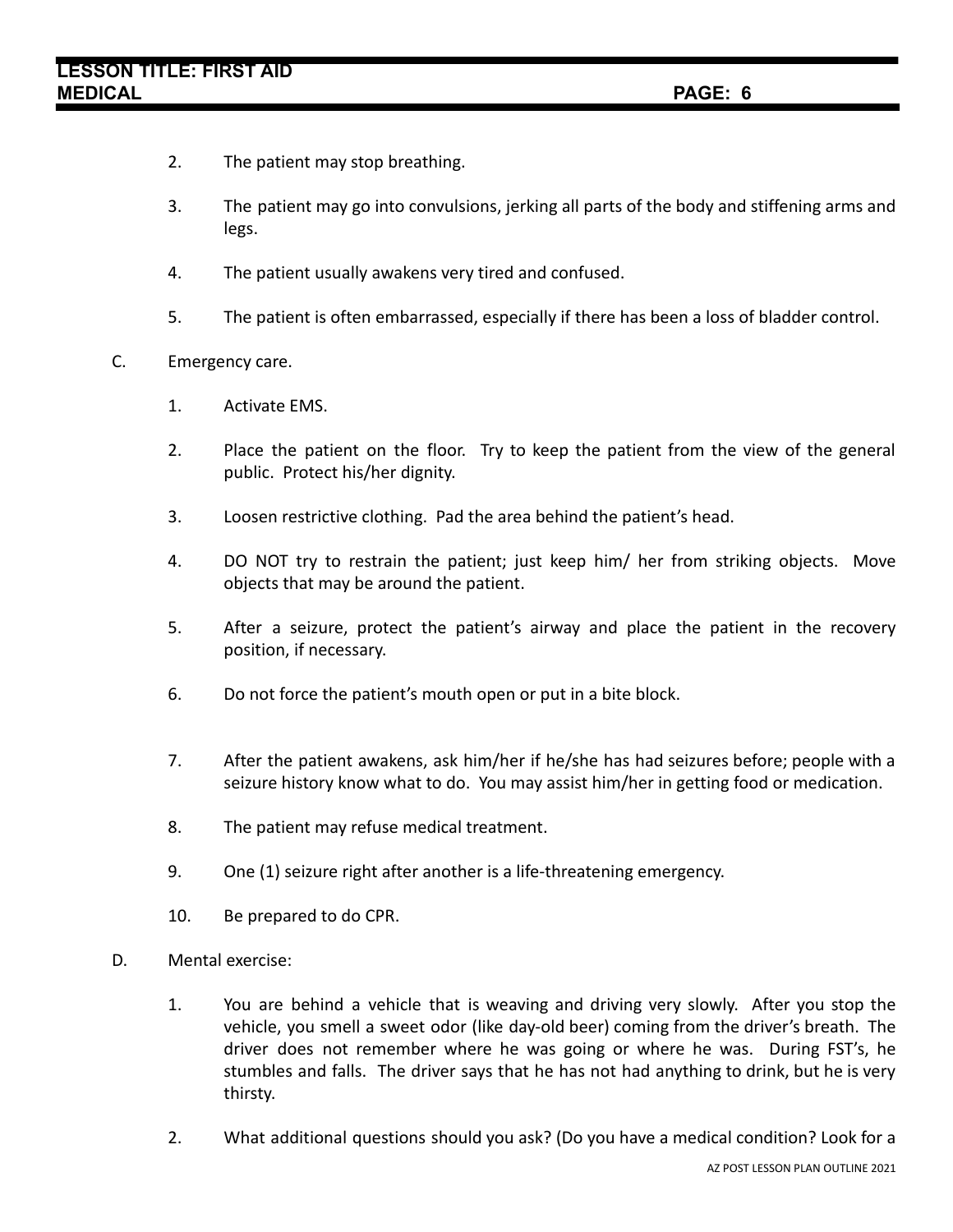medical alert bracelet or necklace.)

- 3. What other resources might you ask for? (Call for EMS)
- 4. What medical treatment would you do for this person? ( Monitor vitals, help him/her take medications or food.)

### **V. CHILDBIRTH P. O. 8.1.17**

- A. Pregnancy. (Gestation is when the sperm fertilizes the egg.)
	- 1. Term: Is 37-42 weeks gestation.
	- 2. Pre-term: Is less than 37 weeks gestation.
	- 3. Post-term: Is greater than 42 weeks gestation.
	- 4. Age of Viability: Is 24-25 weeks gestation.
	- 5. Miscarriage: Frequently occurs at six (6), 12 and 18-20 weeks gestation.
- B. Timing contraction cycles.
	- 1. Start timing the cycle from the beginning of the contraction until the next contraction begins.
	- 2. When contractions are three (3) minutes or less apart, prepare for delivery.

### **VI. NORMAL DELIVERY P. O. 8.1.17A**

- A. Practical precautions.
	- 1. Universal precautions: Gloves, masks, gowns, eye protection, etc.
	- 2. Very high risk of contamination for officers assisting with deliveries, due to large amounts of blood and body fluids.

### B. Preparation.

- 1. Activate EMS.
- 2. Introduce yourself and explain that you are there to help assist in the delivery.
- 3. Supplies needed:
	- a. Gloves you can also use rubber kitchen gloves if they are clean.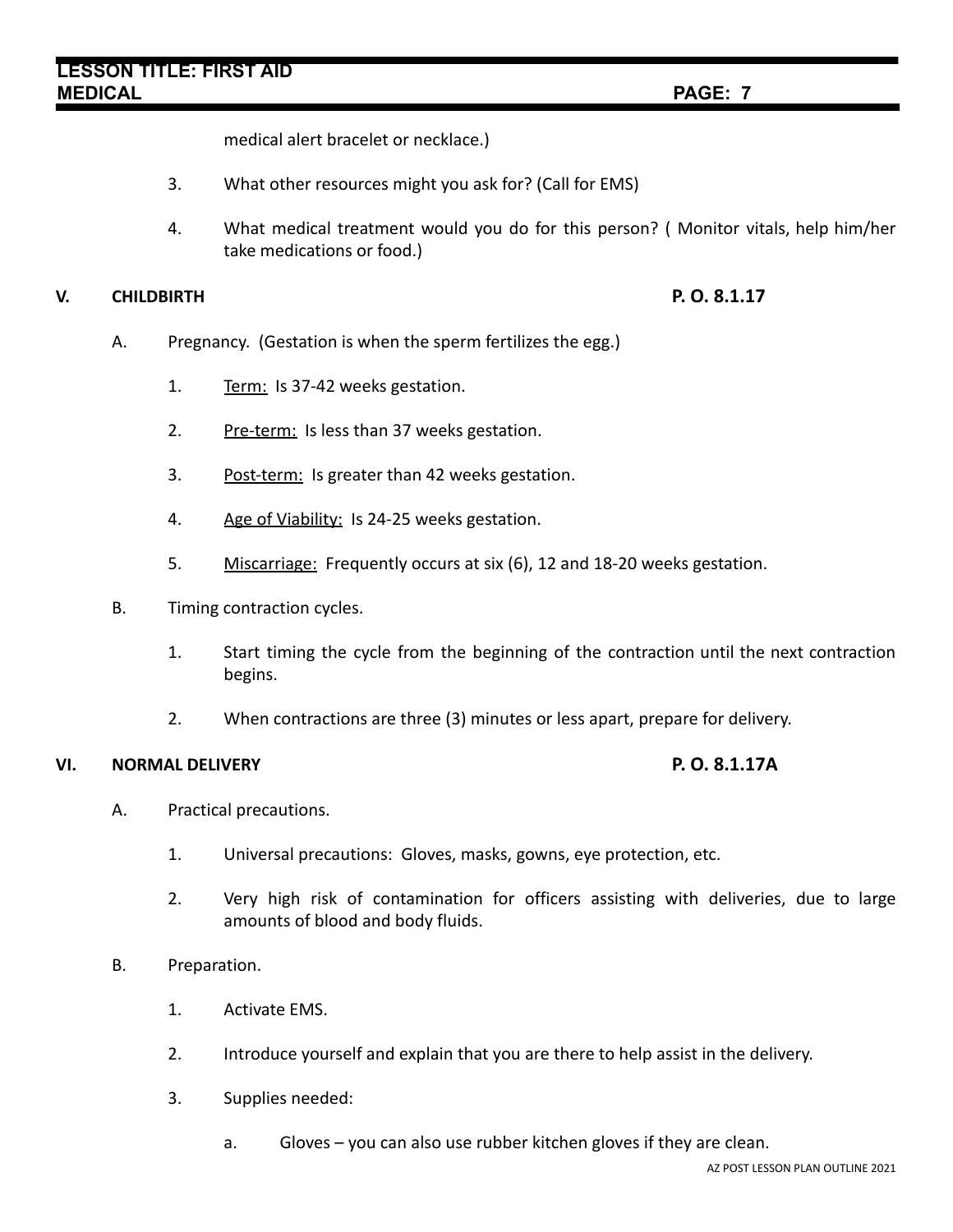- b. If you are at a patient's residence, get the plastic shower curtain. Place it on the floor or bed for protection (you can also use clean garbage bags). Cover it with newspapers (this will help absorb the blood), then place clean towels over the newspaper. This will be placed under the mother's buttocks.
- c. Have plenty of extra clean towels to wrap the baby in and to clean the mother with.
- d. Have at least two (2) plastic bags with ties to place the placenta in.
- 4. Do not let the mother use the bathroom. As the baby comes down the birth canal, the mother will have a natural urge to move her bowels. If she moves her bowels during delivery, cover it up with towels to keep the baby from coming into contact with it.
- C. Positioning the mother.
	- 1. Assure privacy.
	- 2. Have the mother lie down on her back. Her knees should be bent, her feet flat and her legs spread wide apart.
	- 3. Place towels, shower curtain, etc., under her buttocks.
	- 4. Explain what is to be done. Examine the vaginal area to see if the baby's head is crowning. (Crowning: when the top of the head can be seen at the vaginal opening.)
- D. Normal delivery.
	- 1. Use universal precautions. Wash hands and put on sterile gloves, mask, eye protection and gown, if available. (A clean, large trash bag makes a good gown.
	- 2. Place one (1) hand below the baby's head as it is delivered. Spread your fingers evenly around the baby's head. Support the baby's head, but avoid applying pressure to the soft areas of the skull. Use your other hand to help cradle the baby's head. DO NOT PULL ON THE BABY! The baby will be very slippery as it is delivered. (Show childbirth video.)
	- 3. If the umbilical cord is wrapped around the baby's neck, tell the mother to stop pushing, gently loosen the cord and attempt to slide it over the baby's head.
	- 4. If the "bag of waters" does not break, puncture the membrane. Do not delay this process. Tear the bag with your fingers, if needed. Pull the membranes away from the baby's mouth and nose.
	- 5. Most babies are born face down and then begin to rotate to the right or left. The upper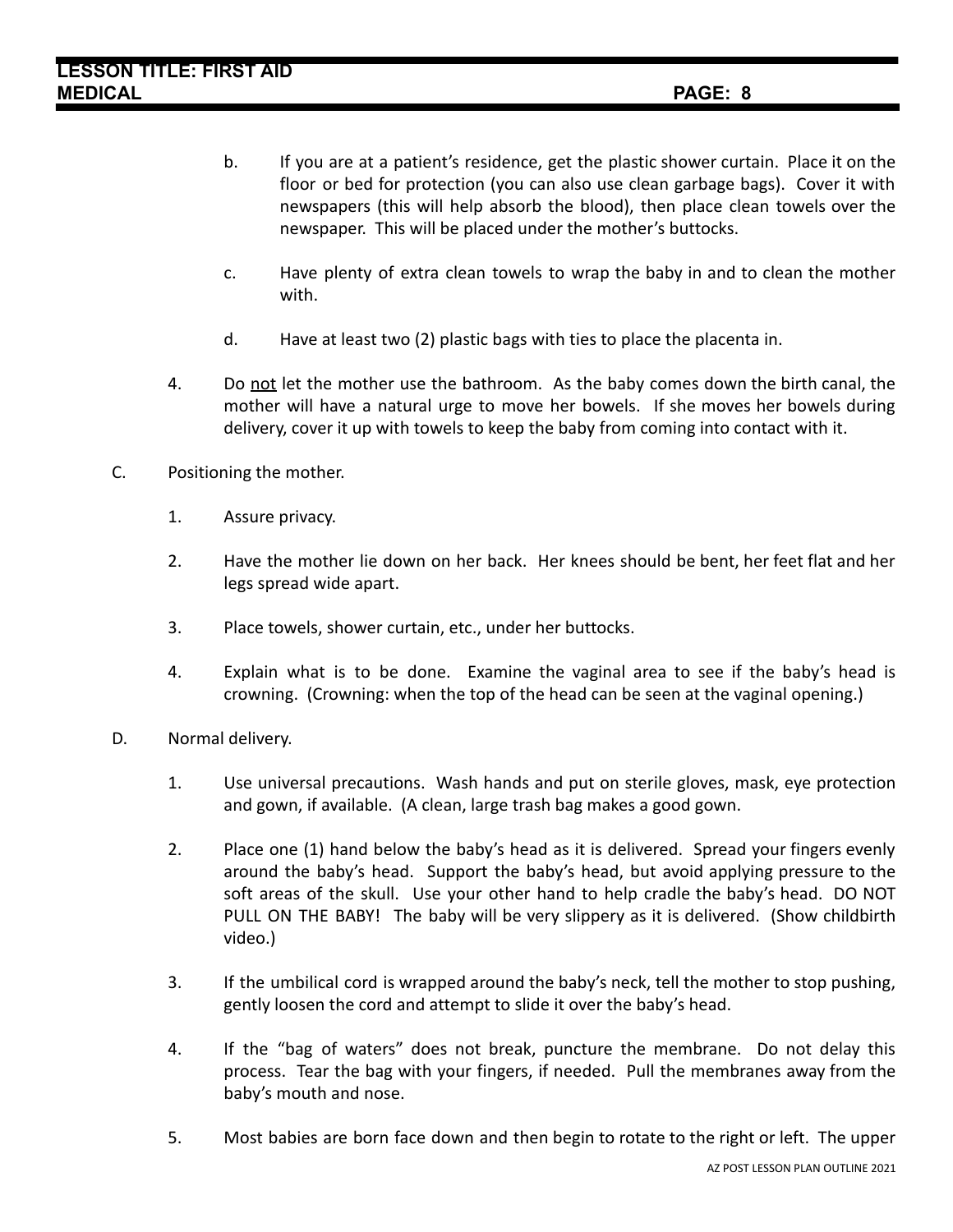shoulder (usually with some delay) delivers next, followed quickly by the lower shoulder. You should continue to support the baby throughout this process. If you can gently guide the baby's head downward, you will assist the mother in delivering the baby's upper shoulder.

6. Once the baby's feet are born, lay the baby down between the mother's legs on its side with its head slightly lowered. This is done to allow blood, fluids and mucus to drain from the mouth and nose. Immediately suction/clear the baby's mouth and nose. (Don't raise the baby above the mother until the umbilical cord is cut or tied.)

### **VII. CARING FOR THE NEWBORN**

- A. Clear the airway.
	- 1. Bulb syringe if available, clear the baby's nose and mouth. Squeeze the bulb syringe, place it in the baby's mouth and release it to suction. Clear the bulb syringe away from the baby. Be careful not to push the syringe too far into the baby's mouth. This may injure the back of the mouth.
	- 2. Gauze pads, wash cloths use if a bulb syringe is not available. Wipe the baby's nose and mouth.
- B. Check breathing.
	- 1. Look, listen and feel.
	- 2. If the baby is not breathing, suction/clear the nose and mouth again. Stimulate the baby by flicking the soles of the feet or rubbing the baby's neck.
	- 3. If no response, begin rescue breathing and/or CPR as needed.
	- 4. A newborn should have a:
		- a. Breathing rate between 30-60 breaths per minute. If < 30, begin rescue breathing.
		- b. Pulse rate between 100-160 beats per minute. If < 60, begin CPR. Remember to check a newborn's pulse at the brachial artery. (Demonstrate)
- C. Clamp or tie the umbilical cord.
- D. In a normal delivery, there is no need for you to cut the cord or clamp it. Wait for trained personnel who will have the proper equipment to handle the situation.
- E. Keep the infant warm wrap the baby in towels, blankets, sheets, etc. Make sure the baby's head is covered.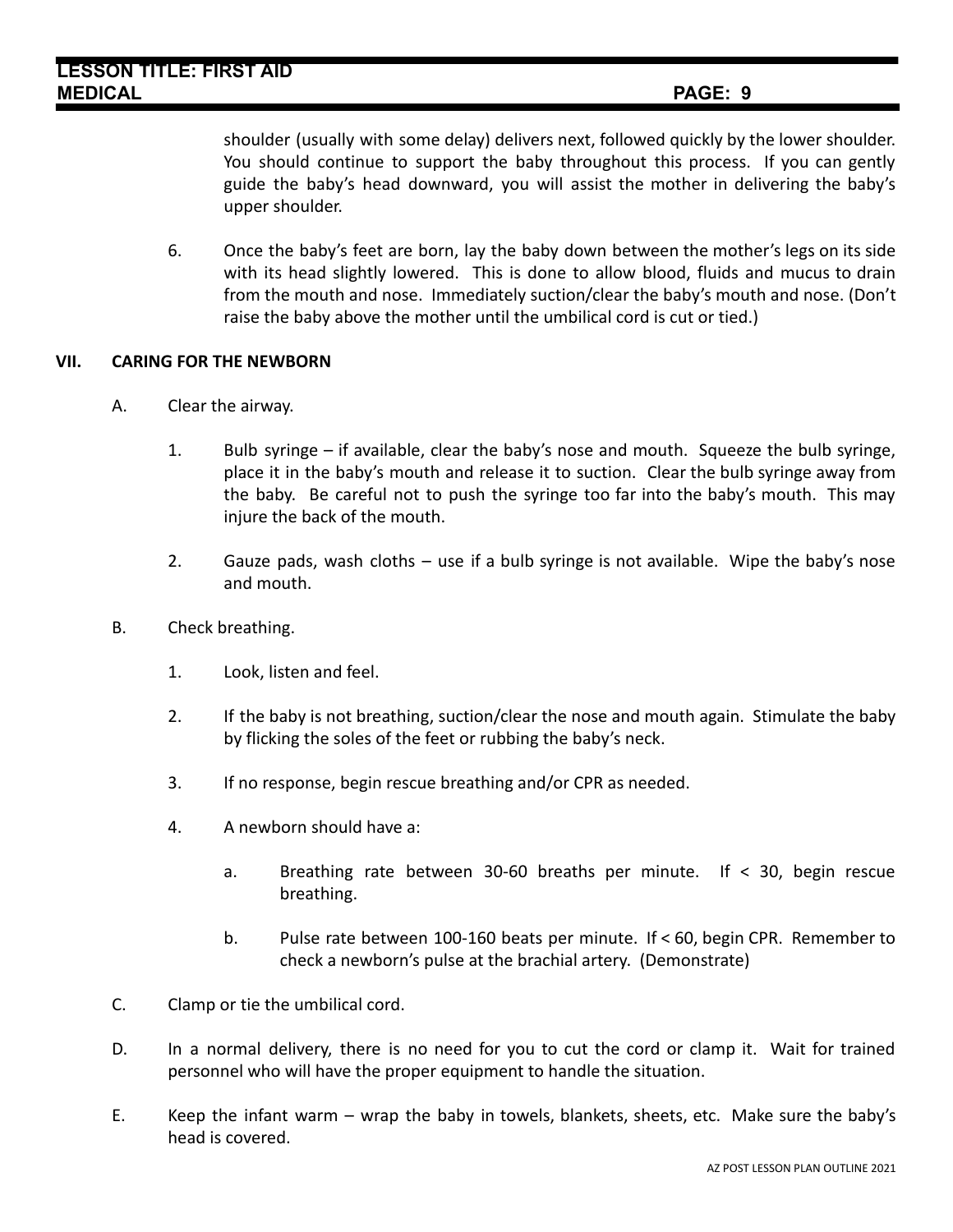F. RECORD THE TIME OF DELIVERY.

### **VIII. CARING FOR THE MOTHER**

- A. Delivery of the placenta (afterbirth).
	- 1. This is usually delivered within 20-30 minutes after the baby is delivered.
	- 2. Never pull on the umbilical cord to assist in the delivery of the placenta. This could cause tearing and lead to a fatal hemorrhage.
	- 3. If you have not cut the cord, double bag the placenta and place it at the same level as the baby to reduce any backflow of blood from the baby.
- B. Control vaginal bleeding.
	- 1. Place sanitary napkins, diapers, clean towels, etc., over the mother's vaginal opening. DO NOT place anything in the vagina. If the mother experiences excessive bleeding after the delivery, treat her for shock. Encourage breast feeding to reduce bleeding.
	- 2. Have the mother lower her legs and keep them together (she does not have to "squeeze" her legs together). Elevate her feet.

### **IX. ABNORMAL DELIVERY/COMPLICATIONS P. O. 8.1.17B2**

- A. Breech birth.
	- 1. The buttocks or feet are delivered first. If the head does not deliver in three (3) minutes of the buttocks and trunk, you must:
		- a. Create an airway for the baby since its oxygen flow through the umbilical cord has been shut off. Tell the mother what you must do and why. Insert your hand into the vagina with your palm towards the baby's face. Form a "V" by placing one (1) finger on each side of the baby's nose. Push the wall of the birth canal away from the baby's face. If you cannot complete this process, then try to place one (1) finger into the baby's mouth and push away the birth canal with your other finger. *INSTRUCTOR NOTE: This part is complex and a diagram would be helpful.*
		- b. Maintain the airway once you have provided an airway for the baby, you must keep this airway open. DO NOT PULL ON THE BABY. Allow delivery to take place, maintaining support for the baby's body and head.
		- c. Allow three (3) minutes for delivery, after you have established an airway. If delivery of the head does not take place, EMS transport to a medical facility is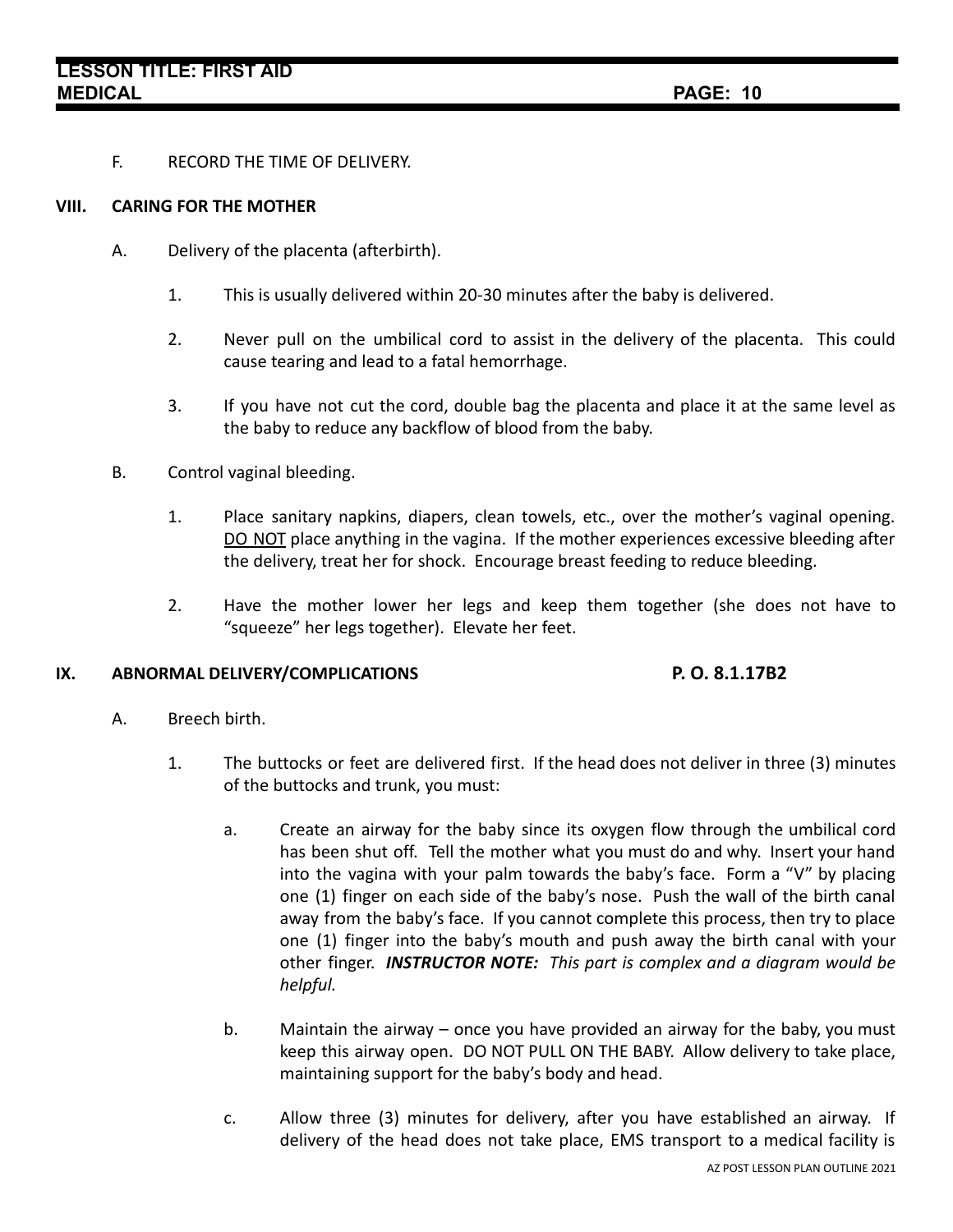critical! Consider rapid transport via helicopter or ambulance.

- d. In very rare cases, only an arm or leg appears in the birth canal. This situation cannot be delivered in the field. Consider rapid transport to a medical facility via helicopter or ambulance.
- B. Prolapsed cord. **P. O. 8.1.17B3**

- 1. When the umbilical cord is born first, this is known as a prolapsed cord.
- 2. DO NOT try to push the cord back into the birth canal.
- 3. Place the mother on her back and prop her hips up with pillows, blankets, etc. This helps take pressure off the cord. The baby may press the cord and cut off its own circulation. Cover the cord with a moist dressing or towel.
- 4. Immediate transportation to a medical facility via helicopter or ambulance is critical!
- C. Excessive bleeding pre-birth.
	- 1. If a woman in labor begins to have excessive bleeding from her vagina, you should:
		- a. Activate EMS.
		- b. Treat her for shock. Do not hold the patient's legs together.
		- c. Place sanitary napkins or any sterile, clean pad or cloth over the opening of the vagina. Do not place anything in the vagina.
		- d. Save any blood-soaked items and all bodily tissues that are passed for examination by a physician.
		- e. Immediate transportation to a medical facility via helicopter or ambulance is critical!
- D. Multiple births.
	- 1. Labor contractions will start again shortly after the birth of the first child. The process for assisting the mother remains the same.
	- 2. It is recommended that you tie or clamp the cord of the first child before the second child is born.
	- 3. Record the order of the births.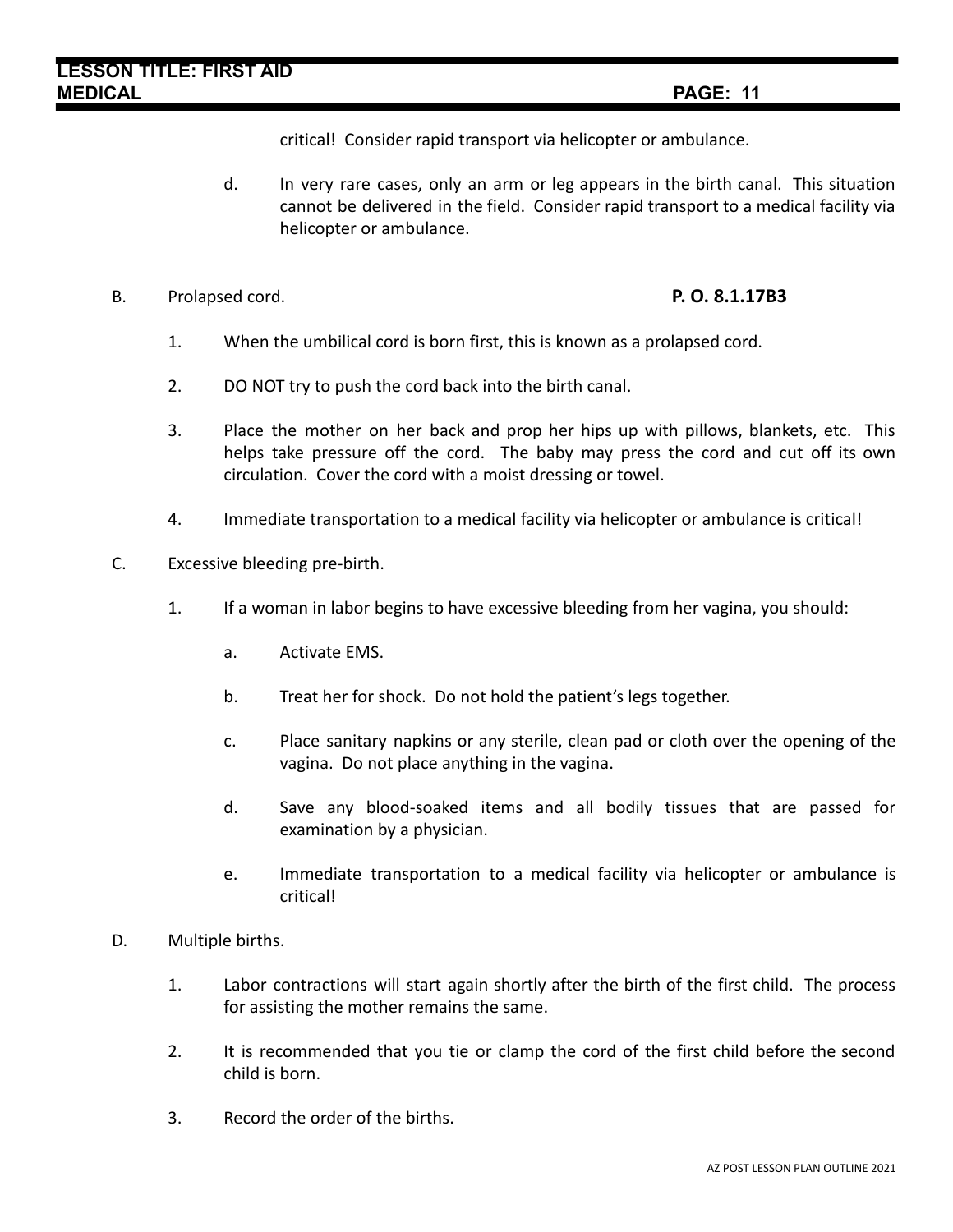# **LESSON TITLE: FIRST AID MEDICAL PAGE: 12**

- E. Premature births.
	- 1. Indications:
		- a. Less than five and one-half (5½) pounds birth weight or delivered before eight (8) months.
		- b. The mother tells you it was born early.
	- 2. Care.
		- a. The same as a normal newborn.
		- b. Keep the infant warm.
- F. Miscarriage (spontaneous abortion).
	- 1. A fetus delivered before it can survive on its own.
	- 2. Signs and symptoms:
		- a. Bright to dark red vaginal bleeding.
		- b. Cramping and/or low abdominal pain that may be intermittent or constant.
		- c. May pass clots or tissue.
	- 3. Treatment:
		- a. Activate EMS.
		- b. Treat for SHOCK.
		- c. Place a sanitary napkin or other clean pad over the opening to the vagina. DO NOT place anything into the vagina.
		- d. Save all blood-soaked pads and any bodily tissues that are passed and send them to the hospital with the patient to be examined by a physician.
		- e. Provide emotional support.
- G. Stillborn.
	- 1. Provide resuscitation measures, if appropriate. Remember, the age of viability is around 24-25 weeks gestation.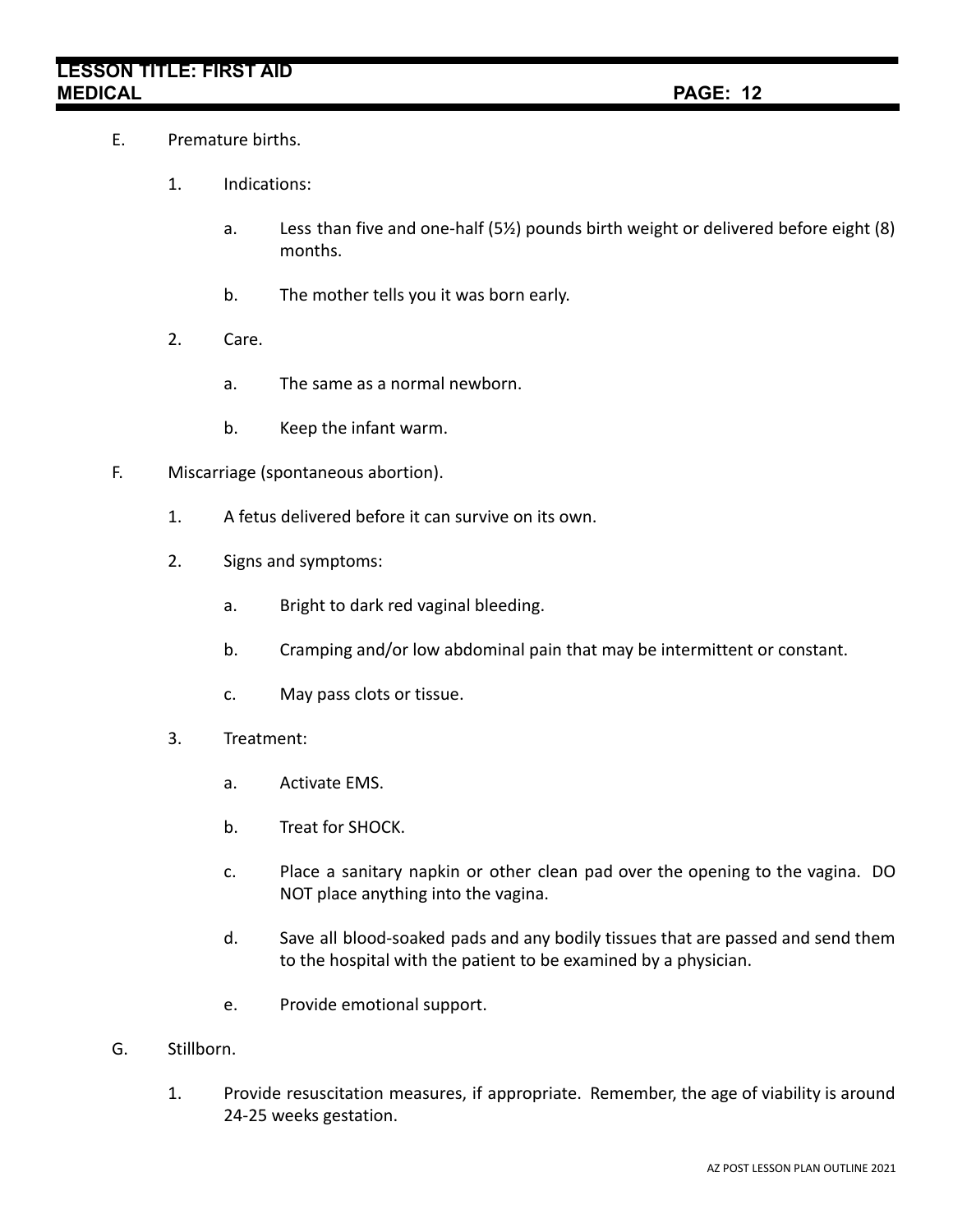## **LESSON TITLE: FIRST AID MEDICAL PAGE: 13**

- 2. Activate EMS. If the baby is viable, consider immediate transportation via helicopter or ambulance.
- 3. Do not resuscitate if the baby has died hours before birth. These babies will have an unpleasant odor and have no signs of life.
- 4. Comfort the parents and provide emotional support.
- H. Supine Hypotensive Syndrome.
	- 1. When lying down, pregnant women may develop low blood pressure.
	- 2. Treatment:
		- a. Activate EMS.
		- b. Assess and **place** all women who appear to be pregnant (greater than 20 weeks) on their left side.
		- c. Failure to displace the uterus can cause fetal hypoxia (lack of oxygen) and distress.
- I. Trauma in the pregnant patient.
	- 1. You need to determine how many months the woman is pregnant (which trimester).
	- 2. Recognize the potential risk that what you may do to save the mother's life could hurt the fetus.
	- 3. Look at the mechanism of injury, it will help guide what actions you take.
	- 4. Your treatment should be guided towards keeping the mother alive, since the fetus depends on her.
	- 5. If you suspect significant potential of neck or back injury, do a full c-spine with the following precautions:
		- a. If you do not suspect trauma to the lower back or pelvis, you can place a wedge under her right hip and still do a c-spine on her neck and head.
		- b. If the mother has difficulty breathing while lying flat, you may need to sit her up while doing the c-spine.
- J. Mental exercise:
	- 1. You are directing traffic at the scene of an accident. The roadway is closed while a big